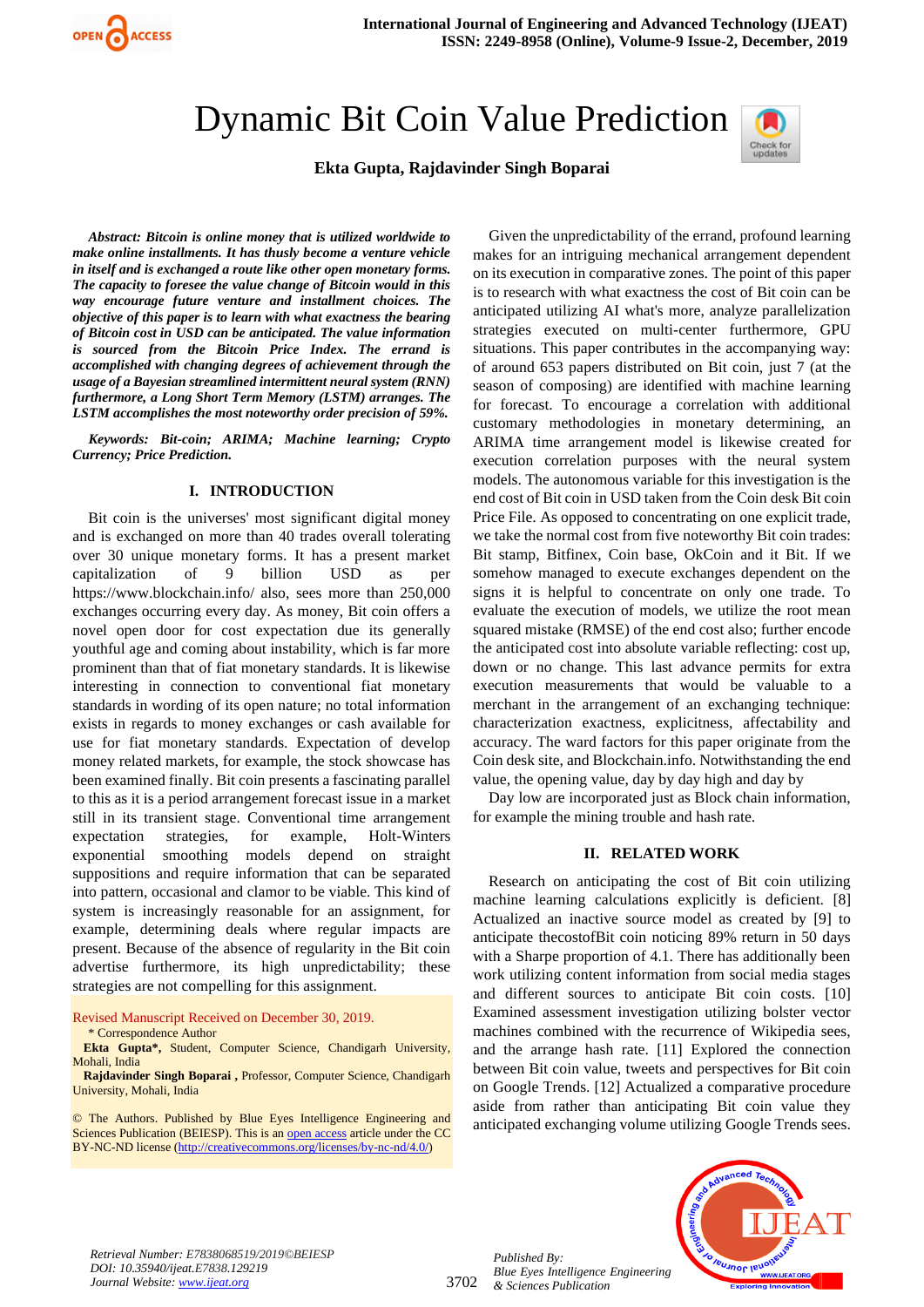Be that as it may, one constraint of such examinations is the regularly little example size, and affinity for falsehood to spread through different (social) media channels, for example, Twitter or on message sheets, for example, Reddit, which misleadingly expand/collapse costs [13].

In the Bit coin trades liquidity is impressively restricted. Subsequently, the market experiences a more serious danger of control. Therefore, conclusion from web based life isn't viewed as further. [14] examined the Bit coin Block chain to anticipate the cost of Bit coin utilizing bolster vector machines (SVM) and fake neural systems (ANN) revealing value heading exactness of 55% with a standard ANN. They presumed that there was constrained consistency in Block chain information alone. [15] Likewise utilized Block chain information, actualizing SVM, Random Forests and Binomial GLM (summed up straight model) noticing expectation precision of over 97% anyway without cross-approving their models restricting the generalizability of their outcomes.

#### **III. METHODOLOGY**

It include following steps:

**Data analyzing:** For any AI information is the most significant part on which forecast totally depends. It ought to be subjective and quantitate. So absolute initial step of structure an expectation model is to dissect the data. We investigate the information and its parameters to check whether there are some excess qualities which impact the prediction. If dataset contains any futile parameters on which our forecast qualities never depend then we will expel those parameters from data. Or we can examine if there are a few parameters which we can converge to make it valuable for model.

**Data\_filteration:** In this step, there is a need to channel the data. Here we expel or all unfilled/excess qualities from the data. Here we change the information if necessary for instance we have to combine the parameters to make information more useful. All such sort of steps is being done in information filtration.

**Test-Train Split:** Our next methodology is to part the information in preparing and testing structure i.e. we partition the information into two parts. Around 70% of information is being prepared to manufacture a model and staying 30% is being utilized for testing that model.

**Information Scaling:** Before passing the information to model, we need to scale the information as per the model's requirement. So we reshape the information to make it appropriate for the model.

**Model-Building:** For any AI models there are two most dominant libraries in python i.e. Theano and tensorflow.But these libraries are hard to utilize legitimately for structure a model. So here we use keras with tensor flow as backend library to make our model increasingly precise.

We use keras consecutive model in which we pass two layers i.e. lstm and thick layer. These layers will process the information inside and out to break down every single kind example framed in dataset which makes our model more précised. Then we pass the information to that model and train it.

**Model Learning and Evaluation:** Data is being prepared utilizing different LSTM units. It comprises of four entryways principally i.e. a memory cell, an information door, a yield entryway and an overlook gate. These entryways are utilized to give the data a chance to pass through. They comprises of initiation layers like sigmoid which yields numbers somewhere in the range of zero and one. Here zero signifies "let nothing through," and one signifies "let everything through". These entryways are utilized to secure and control the cell state.

Smaller types of the conditions for the passing of a LSTM unit with all doors are as per the following:

**I=σ (XTUI+Tt−1wI)**

**F=σ (XTUF+HT−1WF)**

**O=σ (XTUO+HT−1WO) ~**

**CT=tanH (XTUG+HT−1WG)**

**CT=σ (FT**∗**CT−1+IT**∗**~CT)**

**HT=tanH (CT)\*OT**

**Here, I, F, O are called the input, forget and output gates, respectively.**

**σ: sigmoid activation**

**HT: hyperbolic tangent function**

**W and U: weight matrices and bias vector parameters which** refer to the number of all input features and all number of hidden units, respectively.

**Expectation:** Prediction is being finished by utilizing this spared model. We pass input esteems to the model and it will give the anticipated qualities as output. Then that yield is being contrasted with the testing information with ascertain exactness and misfortunes.

### **IV. IMPLEMENTATION**

We execute this proposed bit coin expectation model on multi center CPU on a solitary machine as opposed to utilizing GPU. We pick CPU rather than GPU to make the usage straightforward and to lessen its unpredictability and for the simplicity of investigating.

Configuration: Processor: Intel Core i7 processor Operating System: Ubuntu RAM: 16 GB

Graphics Processor: NVIDIA GeForce 930M

This information is taken from connection referenced and it is allowed to utilize the data. It's a Bit coin data, which is the longest running and most understood crypto currency. It comprises of trades for timespan of Jan 2012 to March 2018, with moment to minute updates of OHLC (Open, High, Low, and Close), Volume in BTC and demonstrated money, and weighted bit coin cost.

Link from where we get the data is [https://www.kaggle.com/mczielinski/bitcoin-historical-data/](https://www.kaggle.com/mczielinski/bitcoin-historical-data/data) [data](https://www.kaggle.com/mczielinski/bitcoin-historical-data/data)

We pass two types of currencies in dataset:

1. USD

2. JPY

Model trained passing three kind of dataset:

1. USD Dataset Details (Large amount):

Range Index: 3273377 entries, 0 to 3273376

Data columns (total 8 columns):

Timestamp int64

*Published By:*

*& Sciences Publication* 



*Retrieval Number: E7838068519/2019©BEIESP DOI: 10.35940/ijeat.E7838.129219 Journal Website[: www.ijeat.org](http://www.ijeat.org/)*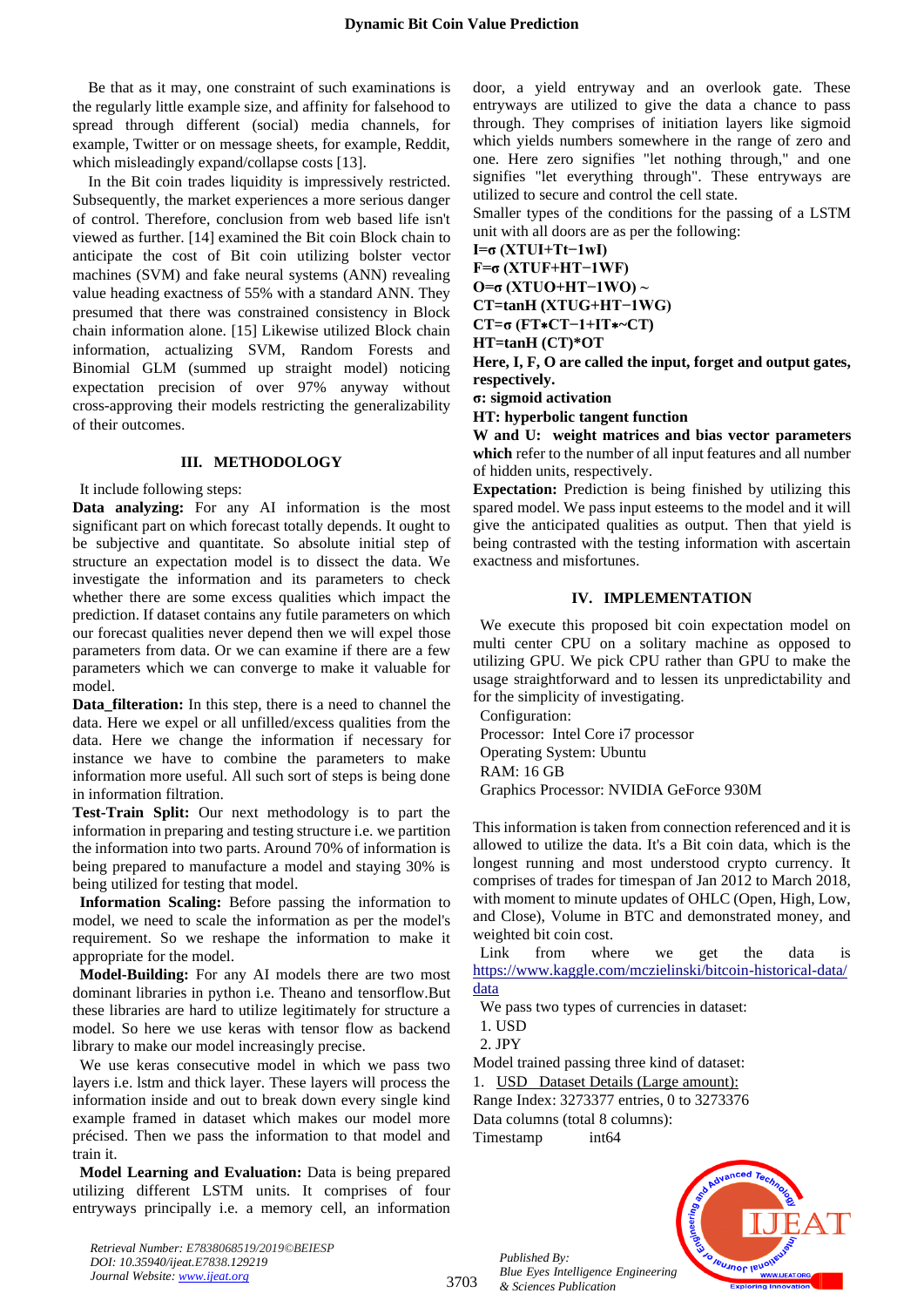

Open float64 High float64 Low float64 Close float64 Volume (BTC) float64 Volume (Currency) float64 Weighted Price float64 D types: float64 (7), int64 (1) Memory usage: 199.8 MB 2. USD Less amount Range Index: 16865 entries, 0 to 16865 Data columns (total 8 columns): Timestamp 16865 non-null int64 Open 16865 non-null float64 High 16865 non-null float 64 Low 16865 non-null float 64 Close 16865 non-null float 64 Volume\_ (BTC) 16865 non-null float64 Volume\_ (Currency) 16865 non-null float64 Weighted Price 16865 non-null float64 D\_types: float64 (7), int64 (1) Memory usage: 99.9 MB 3. JPY Range Index: 37909 entries, 0 to 37909 Data columns (total 8 columns): Timestamp 37909 non-null int64 Open 37909 non-null int64 High 37909 non-null int64 Low 37909 non-null int64 Close 37909 non-null int64 Volume (BTC) 37909 non-null float64 Volume\_ (Currency) 37909 non-null float64 Weighted Price 37909 non-null float64 Dtypes: float64 (3), int64 (5) Memory usage: 23.1 MB



And then we calculate the result on the basis of following parameters:

- 1. Accuracy
- 2. Mean squared error
- 3 Number of loses
- 4. Quantity and quality of dataset.

*Retrieval Number: E7838068519/2019©BEIESP DOI: 10.35940/ijeat.E7838.129219 Journal Website[: www.ijeat.org](http://www.ijeat.org/)*

Model is prepared on 10000 ages with 5 group size. We include four units of lstm input layer to display alongside sigmoid initiation work which controls the progression of data and remember all examples shaped in dataset. Along with that thick layer and Adam analyzer is passed to the model to make model very précised.

## **V. EVALUATION & RESULRS**

The figure 2below illustrates the prediction values for JPY for 20M data. Here red line depicts the actual values and blue line depicts the predicted values. Here results are not good because of low quantity and quality of dataset. There is a huge difference between actual and predicted values.



The 3rd figure illustrates the results for USD for 20MB data. Here we got 59% accuracy which is not good.



This 3rd figure represents no of epochs Vs loss graph. Here model generates max 50% of loses on 13 epochs.



*Published By: Blue Eyes Intelligence Engineering & Sciences Publication* 

3704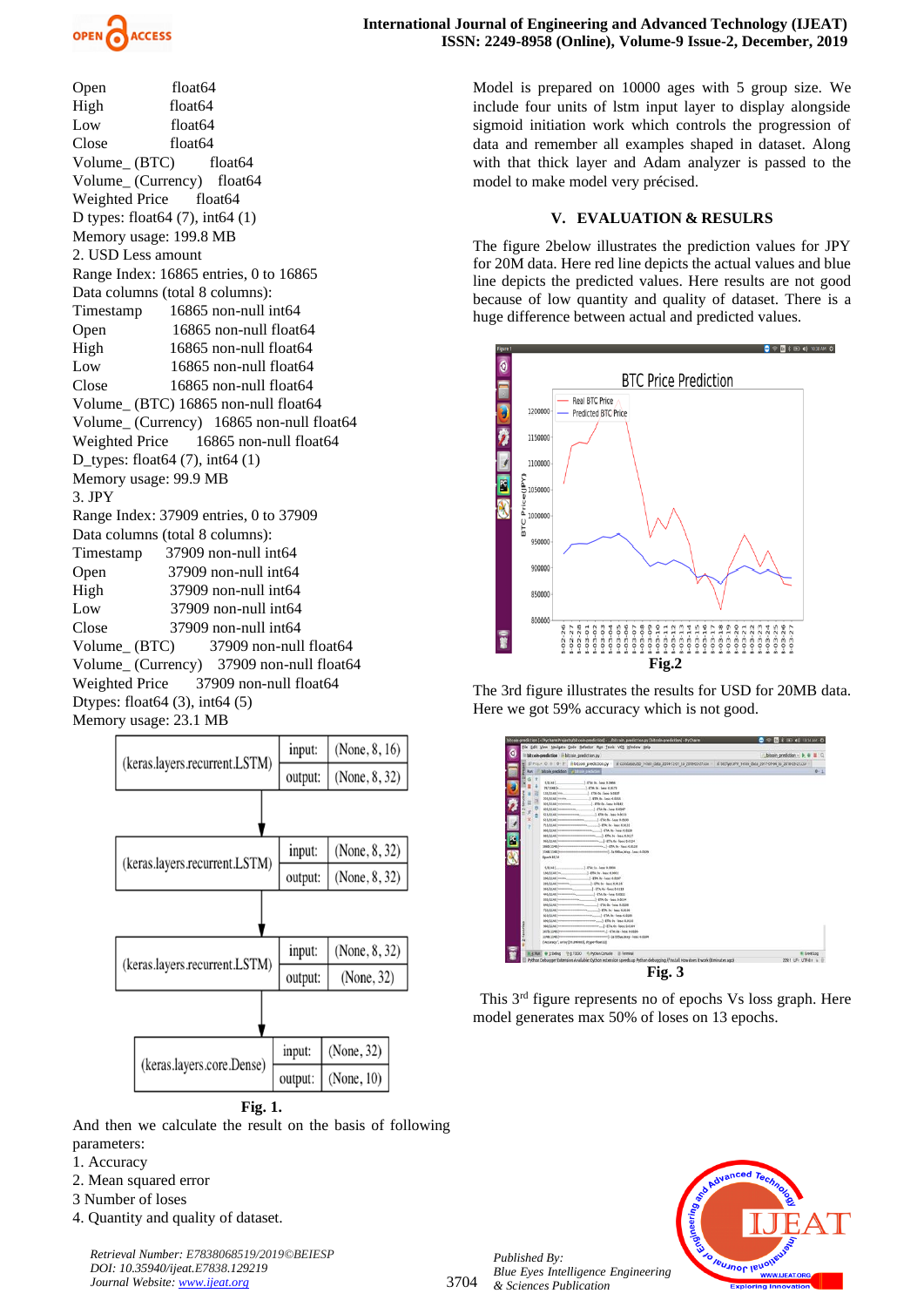

**Fig. 4:when model is trained Using Bitcoin-USD dataset of length 100M.**

Then we pass the model to Usd currency data of length 100M to check variations.



Above figure illustrates the prediction values for USD for 100M data. Here red line depicts the actual values and blue line depicts the predicted values. Here the result is better than above. As the difference between the values reduces.

Fig. Accuracy for usd less data

Above figure illustrates the results for USD for 100M data. Here we got 78% accuracy.



This fig represents no of epochs Vs loss graph. Here model generates max 45% of loses on 13 epoch, which is better than above but b still not good.

*Retrieval Number: E7838068519/2019©BEIESP DOI: 10.35940/ijeat.E7838.129219 Journal Website[: www.ijeat.org](http://www.ijeat.org/)*

### **When model is trained Using Bitcoin-USD dataset of length 200M.**

Now, we increase quantity and quality of dataset. Now we pass USD data of 200M.



Above figure illustrates the prediction values for USD for 200M data. Here red line depicts the actual values and blue line depicts the predicted values. Here results are better than all as difference between real price and predicted price reduced to huge extent.

|             | bitcols-prediction in bitcoin prediction.py                                                                                                                                                                                                                                                                                                                                                                                                                                                                                                                                                                                                                                                                                                                                                            |                                                                                                                                                                                                                                 | bitcoin prediction - b. |  |
|-------------|--------------------------------------------------------------------------------------------------------------------------------------------------------------------------------------------------------------------------------------------------------------------------------------------------------------------------------------------------------------------------------------------------------------------------------------------------------------------------------------------------------------------------------------------------------------------------------------------------------------------------------------------------------------------------------------------------------------------------------------------------------------------------------------------------------|---------------------------------------------------------------------------------------------------------------------------------------------------------------------------------------------------------------------------------|-------------------------|--|
| IP Price O  | bitcoin prediction.py                                                                                                                                                                                                                                                                                                                                                                                                                                                                                                                                                                                                                                                                                                                                                                                  | # coinbaseUSD 1-min data 2014-12-01 to 2018-03-27.csv - # bitfluer;PY 1-min data 2017-07-04 to 2018-03-27.csv                                                                                                                   |                         |  |
| <b>Burn</b> | <b>Salarain predstav</b><br>bitroin prediction                                                                                                                                                                                                                                                                                                                                                                                                                                                                                                                                                                                                                                                                                                                                                         |                                                                                                                                                                                                                                 | $0 - 1$                 |  |
| Ľ           | 2290/2245 (начинаемное политическое политическое) - ETA; 0s - loss; 0.0014<br>2245/2245 (познания немнини на полности (-1) 435us/step - loss: 0.0034<br>Epoch 30/20<br>5/23451.<br>1: ETA 1s.-loca: 1.1316e-04<br>50/22451.<br>1 ETA: 2s - locs: 7.9924a.04<br>100/2245 (n.<br>-ETA 2s - loss: 0.0033<br>190/2245 (m)<br>J - £7A: 1s - loss: 0.0012<br>285/2245 (mm.)<br>$-1.73k$ 1s - loss: 9,9093e-04<br>190/2245 (Henrix)<br>J-ETA: 1s - loss: 0.0010<br>1-178 is -loss 9.11424-04<br>565/2245 (Innoversia)<br>1-ETA 2x-lock 8.3467e-04<br>665/2245 Immunes.<br>-ETA: 0s - loss: 7.8316e-04<br>765/2245 Suprementers<br>855/2245 (поаволевого,<br>956/2245 [maxwayataka]<br>1040/2245 (наинеаннальный)<br>1145/2245 (наинеационный)<br>1130/2245 Documentationships<br>1115/2245 (непознаточностью) | $-57A$ Os - loss: 7,3681e-04<br>1-ETA 0s - loss: 7.2584e-04<br>1-ETA: 0s - loss: 7.4513e-04<br>1-ETA: 0s - loss: 7.3403e-04<br>1-ETA 0s - loss: 7.2945e-64<br>1-ETA: 0s - loss: 7.1295e-04<br>$-1.87A$ : Os - lipsc: 6.8224e-04 |                         |  |
|             | 1415/2345 (низнаниеменности).<br>1515/2245 (низначала позната на<br>1600/2245 (некологического политика)<br>1900/2345 (написанием написанием  ETA: 0s - loss: 5.84474-04<br>1975/2345 (нукованием написанных может 1 - ETA: Dy - Ipax: 5.4528e-04<br>2075/2245 [www.www.www.www.www.www.j.ETA: 0s - Sout: 5.4565e-04<br>2175/2245 (неприменением политических 3 - ETA: 0s - 1653; 5.6722e-04<br>2245/2245 (непринятия политические политиче) . 24 573 ac/stage - (ass: 5.6174e 04)<br>(Accuracy, array(89.99478), dtype=float323                                                                                                                                                                                                                                                                       | $-1.87A$ : 0s - 3664: 6.7231e-04<br>[14: 0s - loss: 6.5792e-04                                                                                                                                                                  |                         |  |

**Fig. 8. Accuracy for USD less data**

Above figure illustrates the results for USD for 200MB data. Here we got 87% accuracy which is far better than above all.



**Fig. 9.Model Vs loss graph**



*Published By: Blue Eyes Intelligence Engineering & Sciences Publication*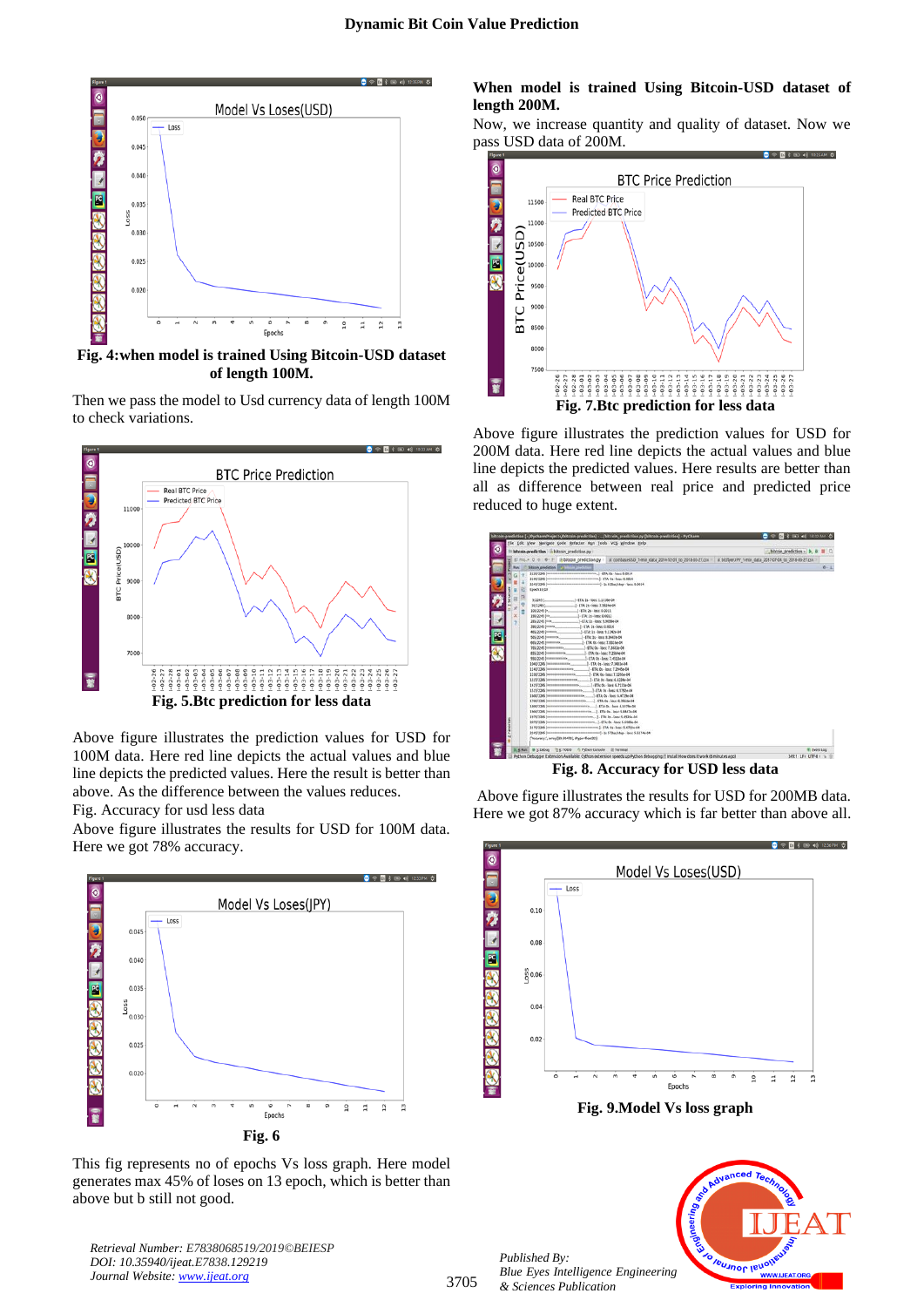

This fig represents no of epochs Vs loss graph. Here model generates max 10% of loses on 13 epochs, which is good for prediction model.

Comparison

Now we compare the accuracy and quantity of dataset and we get the result in the form of bar graph.

**Accuracy Vs Quantity:**



This figure 10 depicts the variations of accuracy with respect to the quantity of dataset. It gives 59% accuracy w.r.t 20M data and 75% accuracy w.r.t 100M data and 90% w.r.t 200M data.

# **Mean Square Error Plot**



This figure 11 represents the variations in mse rate of different type of datasets w.r.t to number of epochs. Error rate has inverse relation with quantity of dataset. Error rate decreases by increasing the quantity of dataset and vice versa. **Overall Comparison**



Above figure 12 depicts the overall comparison of results among different quantity and quality of dataset. Here pink box represents accuracy, peach represents error rate and green represents loss rate.

### **VI CONCLUSION AND FUTURE SCOPE**

The prediction for bitcoin gives us an estimate result which will helpful for the profit purpose. The crypto currency is one of the easiest way to make the economy stable of any country but in some countries there are not approved to used it and the best part of this crypto currency is that it not be robbed by someone and if we take the analysis of past some years the value of bit coin is changed from ten thousand to 7500 approx. which doesn't make a big change but it will definitely effect the digital market. And if we talk about the future scope of the research is definitely give us an idea that in future there are some percent of chances that the range of bit coin might be increased in some amount or make it constant as well but if we look for the investment purpose there are some chances for that also, the status of market will be completely digitalize soon. So it has a bright future scope...

## **REFERENCES**

- 1. S. Nakamoto, "Bitcoin: A peer-to-peer electronic cash system," 2008.
- 2. M. Bri`ere, K. Oosterlinck, and A. Szafarz, "Virtual currency, tangiblereturn: Portfolio diversification with bitcoins," Tangible Return: Portfolio Diversification with Bit coins (September 12, 2013), 2013.
- 3. I. Kaastra and M. Boyd, "Designing a neural network for forecasting financial and economic time series," Neurocomputing, vol. 10, no. 3, pp.215–236, 1996.
- 4. H. White, "Economic prediction using neural networks: The case ofibm daily stock returns," in Neural Networks, 1988. IEEE International Conference on. IEEE, 1988, pp. 451–458.
- 5. C. Chatfield and M. Yar, "Holt-winters forecasting: some practical issues," The Statistician, pp. 129–140, 1988.
- 6. B. Scott, "Bitcoin academic paper database," suitpossum blog, 2016.
- 7. M. D. Rechenthin, "Machine-learning classification techniques for the analysis and prediction of high-frequency stock direction," 2014.
- 8. D. Shah and K. Zhang, "Bayesian regression and bitcoin," in Communication,
- Control, and Computing (Allerton), 2014 52nd Annual AllertonConference on. IEEE, 2014, pp. 409–414.
- 9. G. H. Chen, S. Nikolov, and D. Shah, "A latent source model for nonparametric Time series classification," in Advances in Neural Information Processing Systems, 2013, pp. 1088–1096.
- 10. I. Georgoula, D. Pournarakis, C. Bilanakos, D. N. Sotiropoulos, andG. M. Giaglis, "Using time-series and sentiment analysis to detect the determinants of bit coin prices," Available at SSRN 2607167, 2015.
- 11. M. Matta, I. Lunesu, and M. Marchesi, "Bitcoin spread prediction using social and web search media," Proceedings of DeCAT, 2015.
- 12. M.jark, "The predictor impact of web search media on bit coin trading volumes."
- 13. B. Gu, P. Konana, A. Liu, B. Rajagopalan, and J. Ghosh, "Identifying information in stock message boards and its implications for stock Market efficiency," in Workshop on Information Systems and Economics, Los Angeles, CA, 2006.
- 14. A. Greaves and B. Au, "Using the bitcoin transaction graph to predict the price of bit coin," 2015.
- 15. I. Madan, S. Saluja, and A. Zhao, "Automated bit coin trading via machine learning algorithms," 2015.



*Retrieval Number: E7838068519/2019©BEIESP DOI: 10.35940/ijeat.E7838.129219 Journal Website[: www.ijeat.org](http://www.ijeat.org/)*

*Published By:*

*& Sciences Publication* 

*Blue Eyes Intelligence Engineering*